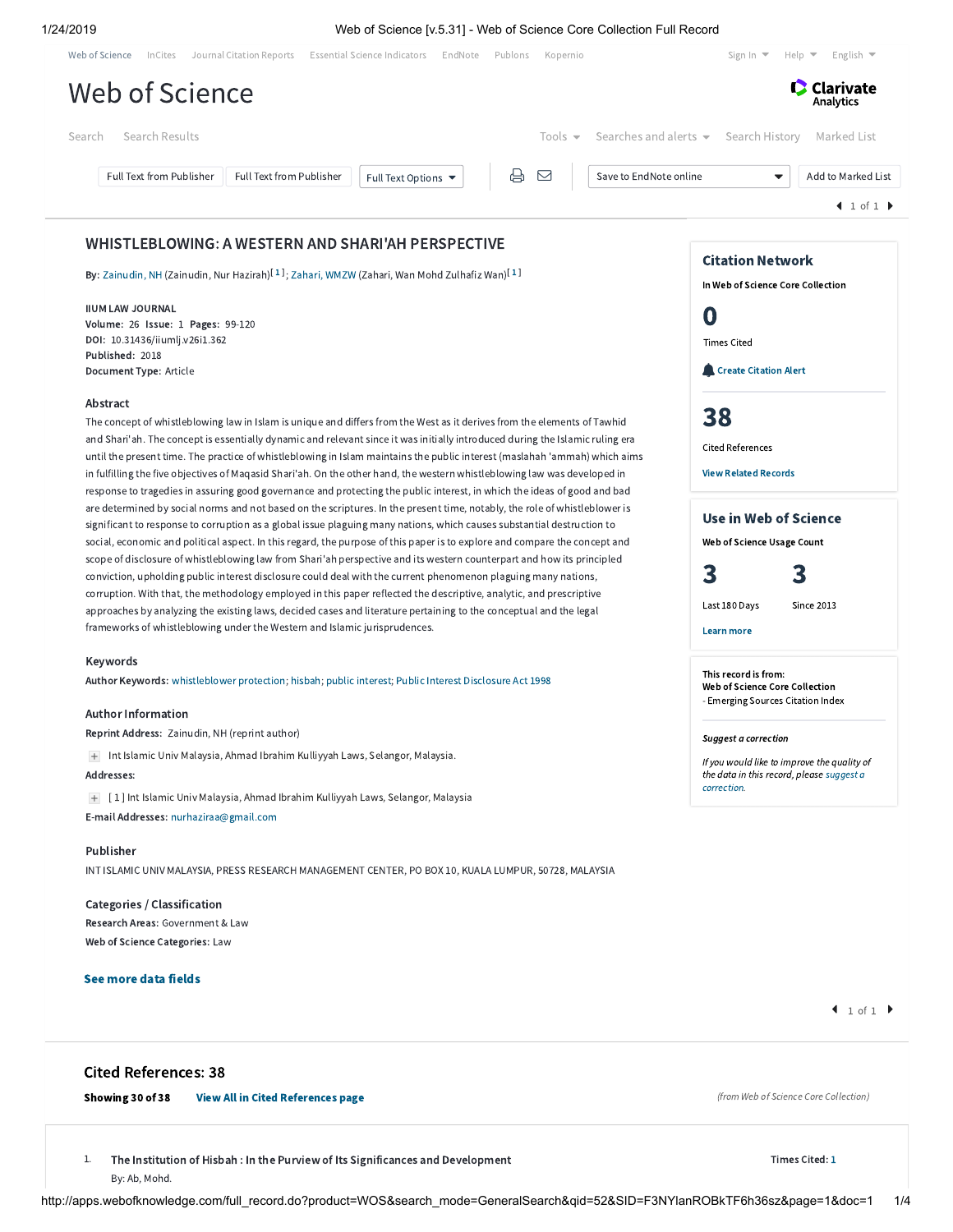# 1/24/2019 Web of Science [v.5.31] - Web of Science Core Collection Full Record

Global Journal of Business and Social Science Review Volume: 1 Issue: 3 Pages: 61 Published: 2013

| 2.  | Ali Muhammad Habib al-Basri Al-Mawardi                                                                                                                                                | Times Cited: 1  |
|-----|---------------------------------------------------------------------------------------------------------------------------------------------------------------------------------------|-----------------|
|     | By: Abu al-Hassan.<br>Al-Ahkam Al-Sultaniyyah Published: 1996                                                                                                                         |                 |
|     | Cet 1                                                                                                                                                                                 |                 |
|     | Publisher: Beirut: Dar al-Kutub al-'Ilmiyyah, Beirut                                                                                                                                  |                 |
| 3.  | Title: [not available]                                                                                                                                                                | Times Cited: 1  |
|     | By: Al-Jawziya, Muhammad Ibn-Abi-Bakr Ibn-Qaiyim.                                                                                                                                     |                 |
|     | I'lam Al-Muwaqqi'in an Rabb Al-'Alamin Published: 1969                                                                                                                                |                 |
|     | Publisher: Dar al-Kutub al-Hadita                                                                                                                                                     |                 |
|     |                                                                                                                                                                                       |                 |
| 4.  | Shari'ah's Normative Framework as to Financial Crime and Abuse                                                                                                                        | Times Cited: 1  |
|     | By: Al-Kashif, Abd El-Rehim Mohamed.                                                                                                                                                  |                 |
|     | Journal of Financial Crime Volume: 16 Issue: 1 Published: 2009                                                                                                                        |                 |
| 5.  | Title: [not available]                                                                                                                                                                | Times Cited: 1  |
|     | By: [Anonymous].                                                                                                                                                                      |                 |
|     | Strenghtening Whistleblower Protection: An International Imperative Published: 2013                                                                                                   |                 |
|     | accessed August 13, 2017                                                                                                                                                              |                 |
|     | Publisher: Transparency International Organization<br>URL: https://www.transparency.org/news/feature/strengthening_whistleblower_protection_an_international_imperative               |                 |
|     |                                                                                                                                                                                       |                 |
| 6.  | Title: [not available]                                                                                                                                                                | Times Cited: 1  |
|     | By: Asyur, Ibn.                                                                                                                                                                       |                 |
|     | Maqasid Al-Syariah Al-Islamiyyah Pages: 66 Published: 1867                                                                                                                            |                 |
|     | Publisher: Dar al-Suhnun lil-Nashr, Tunisia                                                                                                                                           |                 |
|     |                                                                                                                                                                                       |                 |
| 7.  | Moderating Role of Hisbah Institution on the Relationship of Religiosity and Islamic Culture to Islamic Work Ethics in Nigeria<br>By: Attahiru, Mustapha Sidi; Yusof, Syarifah Binti. | Times Cited: 1  |
|     | Econ Journals: International Review of Management and Marketing Volume: 6 Pages: 127 Published: 2016                                                                                  |                 |
|     |                                                                                                                                                                                       |                 |
| 8.  | Title: [not available]                                                                                                                                                                | Times Cited: 1  |
|     | By: Auda, Jasser.                                                                                                                                                                     |                 |
|     | Maqasid Al-Shari'ah as Philosophy of Islamic Law A System Approach Pages: 30 Published: 2007                                                                                          |                 |
|     | Publisher: The International Institute of Islamic Thought, London                                                                                                                     |                 |
| 9.  | Accountability (Hisbah) in Islamic Management: The Philosophy and Ethics behind Its Implementation                                                                                    | Times Cited: 1  |
|     | By: Azrin, Ibrahim.                                                                                                                                                                   |                 |
|     | International Journal of Humanities and Social Science Volume: 5 Issue: 8 Pages: 185 Published: 2015                                                                                  |                 |
|     |                                                                                                                                                                                       |                 |
| 10. | Whistleblowing: International Standards and Developments                                                                                                                              | Times Cited: 1  |
|     | By: Banisar, David.                                                                                                                                                                   |                 |
|     | Corruption and Transparency: Debating The Frontiers Between State, Market and Society Pages: 5 Published: 2011                                                                        |                 |
| 11. | Title: [not available]                                                                                                                                                                | Times Cited: 1  |
|     | By: Barkindo, Ibrahim.                                                                                                                                                                |                 |
|     | The Role of the Institution of Hisba in the Sharia Implementing States in Northern Nigeria Pages: 66 Published: Bello, 2011                                                           |                 |
|     | PhD diss.                                                                                                                                                                             |                 |
|     | Publisher: University of Ahmadu Bello                                                                                                                                                 |                 |
| 12. | Title: [not available]                                                                                                                                                                | Times Cited: 1  |
|     | By: Barkindo, Ibrahim.                                                                                                                                                                |                 |
|     | The Role of the Institution of Hisba in the Sharia Implementing States in Northern Nigeria Pages: 68 Published: 2011                                                                  |                 |
|     | PhD diss                                                                                                                                                                              |                 |
|     | Publisher: University of Ahmadu Bello                                                                                                                                                 |                 |
| 13. | Supreme Court Rules Parliament Must Have Vote to Trigger Article 50                                                                                                                   | Times Cited: 12 |
|     | By: Bowcott, Owen; Mason, Rowena; Asthana, Anushka.                                                                                                                                   |                 |
|     | The Guardian Published: 24 January 2017                                                                                                                                               |                 |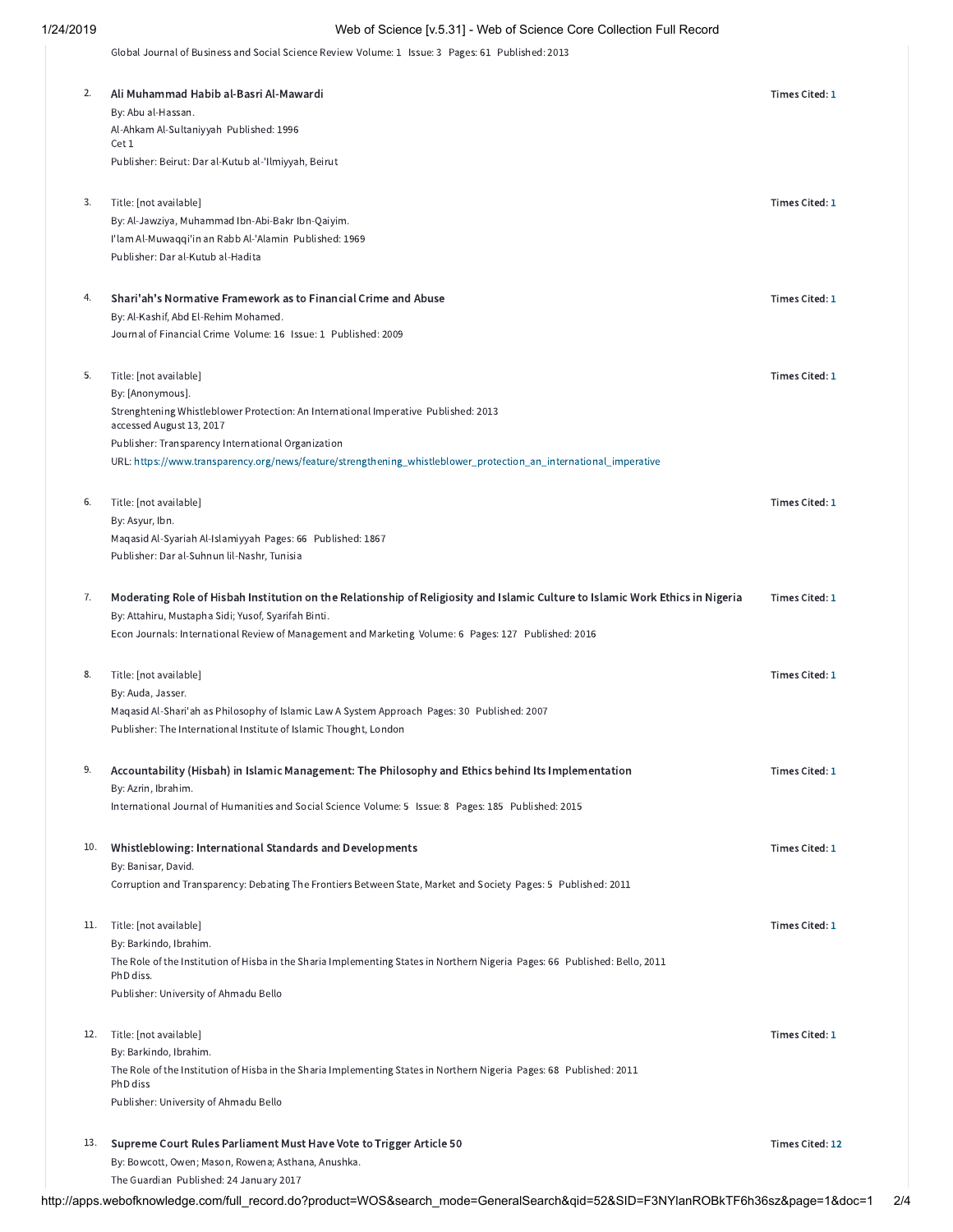| 14. | Title: [not available]<br>By: Dawud, Abu.<br>Sunan Abu Dawud Volume: 5 Published: 2008<br>para. 4869.                                                                                                                                                                                                                          | Times Cited: 1 |
|-----|--------------------------------------------------------------------------------------------------------------------------------------------------------------------------------------------------------------------------------------------------------------------------------------------------------------------------------|----------------|
| 15. | Title: [not available]<br>By: Dawud, Imam Abu.<br>Sunan Abu Dawud Volume: 5 Published: 2008<br>para. 4946<br>Publisher: Darussalam, Riyadh                                                                                                                                                                                     | Times Cited: 1 |
| 16. | Title: [not available]<br>By: Dawud, Imam Abu.<br>Sunan Abu Dawud Volume: 4 Published: 2008<br>para. 4339.<br>Publisher: Darussalam, Riyadh                                                                                                                                                                                    | Times Cited: 1 |
| 17. | Whistle blowing: Impediments to effective implementation within the South African public sector<br>By: Dorasamy, Nirmala; Pillay, Soma.<br>Corporate ownership and Control Volume: 8 Issue: 3 Pages: 200 Published: 2011                                                                                                       | Times Cited: 1 |
| 18. | Title: [not available]<br>By: Farooq, Omar.<br>Toward Our Reformation from Legalism to Value-Oriented Islamic Law and Jurisprudence Pages: 4-11 Published: 2015                                                                                                                                                                | Times Cited: 1 |
| 19. | Publisher: International Institute of Islamic Thought, London<br>Title: [not available]<br>By: Gorbanova, Mariya.<br>Speak Up: Empowering Citizens against Corruption Published: 2015<br>accessed August 13, 2017<br>URL: https://www.transparency.org/whatwedo/publication/speak_up_empowering_citizens_against_corruption.20 | Times Cited: 1 |
| 20. | Title: [not available]<br>Translator(s): Holland, Muhtar.<br>Public Duties in Islam: The Institution of Hisba Pages: 59 Published: 1992<br>Publisher: The Islamic Foundation, Leicester                                                                                                                                        | Times Cited: 1 |
| 21. | Title: [not available]<br>By: Holland, Muhtar.<br>Public Duties in Islam: The Institution of Hisba Pages: 91 Published: 1992                                                                                                                                                                                                   | Times Cited: 1 |
| 22. | Publisher: The Islamic Foundation, Leicester<br>Title: [not available]<br>By: Kamali, Mohammad Hashim.<br>Principles of Islamic Jurisprudence Pages: 14-310 Published: 2003<br>Publisher: Islamic Texts Society, Cambridge                                                                                                     | Times Cited: 1 |
| 23. | Reducing Apathy in the Face of Corrupt Behaviour : Whistleblowing as an Act of `Amr Bi-l-Ma ' Ruf Wa-Nahy ' an Al-Munkar<br>By: Khalid, Haniza; Kayadibi, Saim; Abd Samad, Khairunnisa.<br>Journal of Emerging Economies and Islamic Research Volume: 3 Pages: 11-12 Published: 2015                                           | Times Cited: 1 |
| 24. | Maslahah as a Source of Islamic Transactions (Mu'amalat)<br>By: Laluddin, Hayatullah; Ghani, Nik Abdul Rahim Nik Abdul; Nor, Amir Husin Mat.<br>Islamiyyat Volume: 33 Pages: 63 Published: 2011                                                                                                                                | Times Cited: 1 |
| 25. | Whistleblowing in the Financial Services Sector<br>By: Latimer, Paul.<br>University of Tasmania Law Review VO-23 Issue: 2 Pages: 2 Published: 2004                                                                                                                                                                             | Times Cited: 1 |

26.